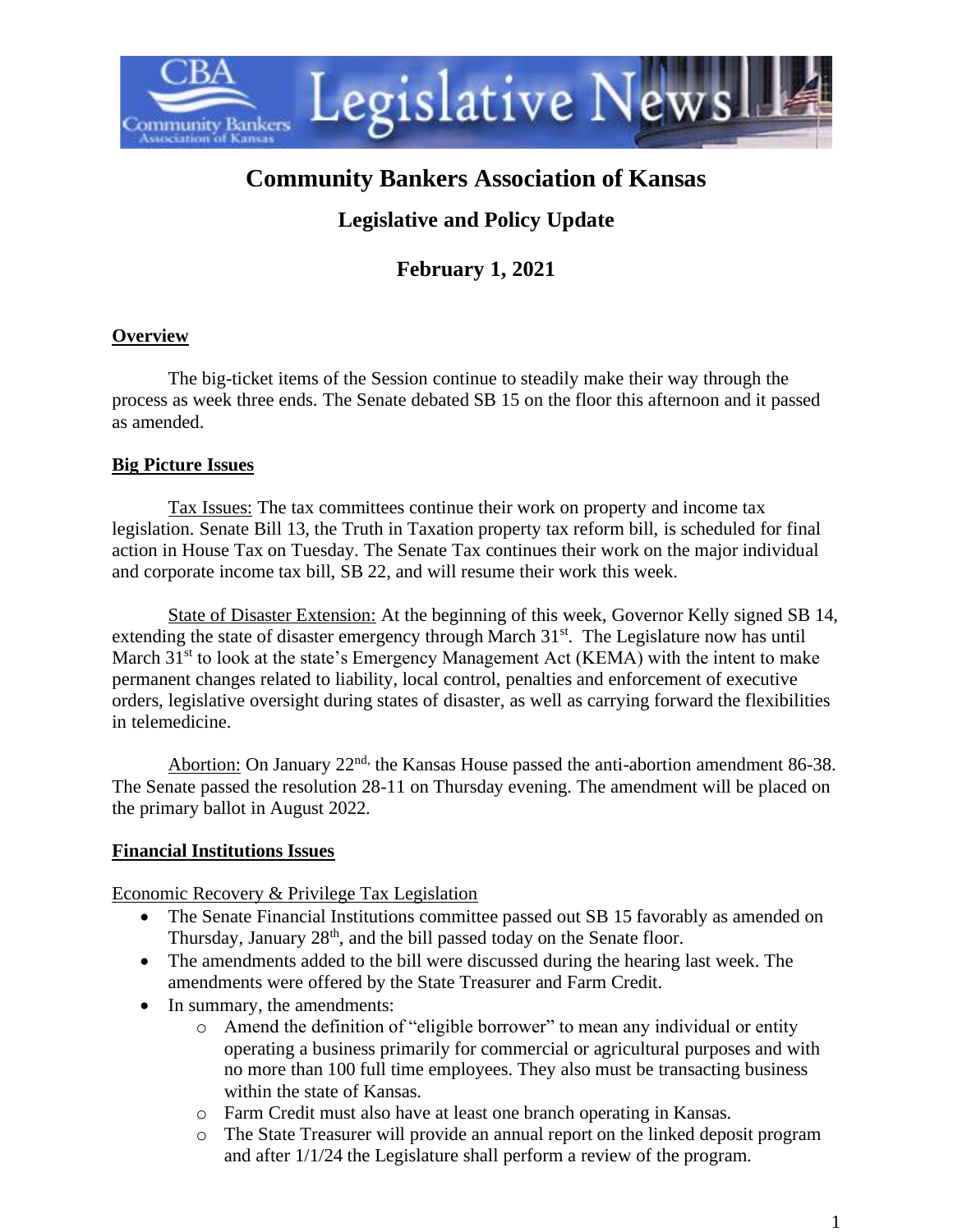- o Clarifies that loans should be exclusively for operating the borrower's business in Kansas.
- The Farm Credit amendment adds language to clarify the definition of qualified ag real estate. It redefines qualified ag real estate loans as loans made on real property that is substantially used to produce one or more agricultural products. They also must:
	- o Have maturities of not less than five years and not more than 40 years.
	- o Be secured by first lien interest in real estate, except that the loans may be secured by a second lien interest if the institution also holds the first lien on the property.
	- o Have an outstanding loan balance when made that is less than 85% of the appraised value of the real estate (except for private mortgage).
- Link to committee's action on the bill can be found here: <https://www.youtube.com/watch?v=-RgARrERPfE>
- Additionally, the House Financial Institutions and Rural Development committee held their hearing on the bill, HB 2069 on Monday, January  $25<sup>th</sup>$ .
	- o The link to that hearing can be found here: <https://www.youtube.com/watch?v=YzDpZ8mQpqA>

OSBC Legislation

- OSBC introduced their legislation in House Financial Institutions and Rural Development a few weeks ago. Their proposal would move mortgage provisions in the UCCC under the KMBA. No bill number yet, but we will pass that along once it becomes available.
- KBA and CBA have concerns and will be opposing the legislation.

SB 22 Income Tax Bill

• As of Thursday, January  $28<sup>th</sup>$ , the Senate Tax committee suspended their work until next week on SB 22. As a reminder, SB 22 includes the provision allowing banks to deduct their FDIC insurance premiums on their taxes. The bill will likely pass out of committee this week.

# **Upcoming Activities**

The legislative schedule of hearings is updated regularly throughout the week can be found in the House and Senate calendars on the Legislature website at: [http://www.kslegislature.org/li/b2021\\_22/chamber/calendars/](http://www.kslegislature.org/li/b2021_22/chamber/calendars/)

Additionally, all hearings are now available on-line live on YouTube and archived by the end of each day. You can find those hearings on the Legislature website at: [http://sg001](http://sg001-harmony.sliq.net/00287/Harmony/en/View/Calendar/) [harmony.sliq.net/00287/Harmony/en/View/Calendar/](http://sg001-harmony.sliq.net/00287/Harmony/en/View/Calendar/)

# *Monday, February 1.*

House Financial Institutions & Rural Development. 9:00 AM.

o Presentation on the State of Banking, OSBC.

# Wednesday, February 3.

House Financial Institutions & Rural Development. 9:00 AM.

- o Presentation on A Look into the Future of Rural Kansas, Ewing Marion Kauffman Foundation.
- o Possible final action on bills previously heard.